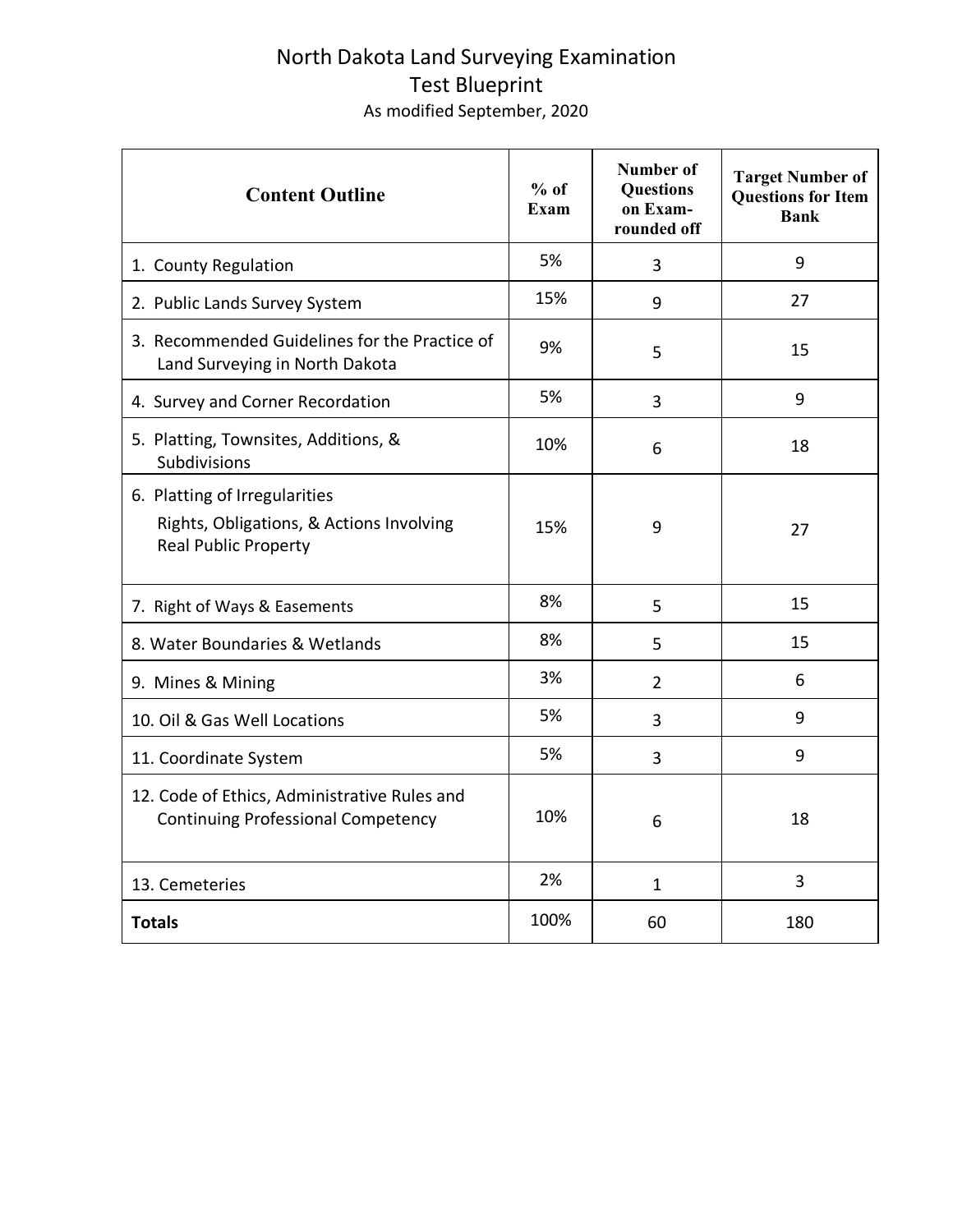- 1. According to ACSM's Definitions of Surveying and Associated Terms the term abscissa means:
	- a) the distance of the y-coordinate from the x-axis in a rectangular coordinate system.
	- b) a line that is expressed by an acute angle with respect to a reference meridian in a rectangular coordinate system.
	- c) the distance of the x-coordinate from the y-axis in a rectangular coordinate system .
	- d) the factor applied to ground measurements to reduce measurement to common datum in a rectangular coordinate system.
- 2. Any instrument creating a solar easement shall include:
	- a) the vertical and horizontal angles at which the easement extends over the relevant real property.
	- b) any terms or conditions under which the solar easement is granted or terminated.
	- c) any provisions for compensation of the property owner benefitting from the easement.
	- d) the effect of the easement on the real property value.
- 3. The following individuals, boards and commissions may request the county surveyor to make a survey except the:
	- a) owner of the land
	- b) Board of County Commissioners
	- c) Board of township supervisors
	- d) North Dakota State Board of Registration for Professional Engineers and Land Surveyors